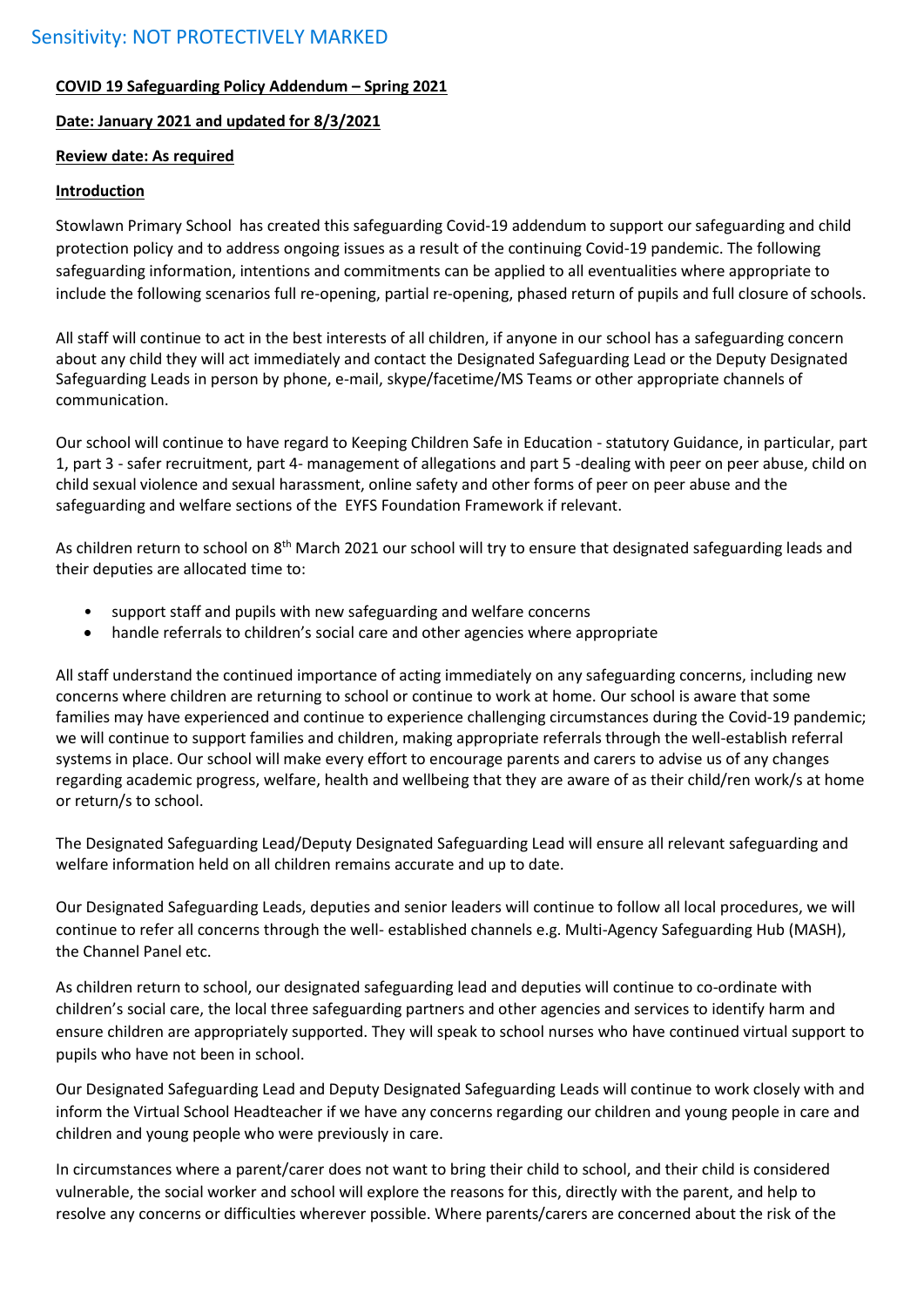# Sensitivity: NOT PROTECTIVELY MARKED

child contracting the virus, our school or social worker will talk through these anxieties with the parent/carer following the advice set out by Public Health England.

### **Role of the Designated, Deputy Designated Safeguarding Leads and Senior Leaders**

Designated Safeguarding Lead: Mrs K Charles; 01902556463; StowlawnPrimary.GroupEmail@wolverhampton.gov.uk

Deputy/ies Designated Safeguarding Lead/s: Mrs D Manby, Mrs S Whitehouse (contact as above)

Keeping children Safe in Education states: During term time the Designated Safeguarding Lead (or a deputy) will always be available (during school or college hours) for staff in the school or college to discuss any safeguarding concerns. Whilst the Designated Safeguarding Lead (or deputy) is expected to be available in person, it is a matter for individual schools and colleges, working with the Designated Safeguarding Lead, to define what "available" means and whether in exceptional circumstances availability via phone and or Teams or other such media is acceptable. It is a matter for individual schools and colleges and the Designated Safeguarding Lead to arrange adequate and appropriate cover arrangements for any out of hours/out of term activities.

The optimal scenario for our school providing care for children is to have a trained DSL or deputy available on site. This may not always be possible, and where this is the case there are 2 options we will consider:

- a trained DSL or deputy from our school will be available to be contacted via phone or online video for example working from home
- sharing trained DSLs or deputies with other schools (who should be available to be contacted via phone or online video)

If our DSL or deputy is not on site, in addition to one of the above options, our school will require a senior leader to take responsibility for co-ordinating safeguarding on site. This might include updating and managing access to child protection files, liaising with the offsite DSL (or deputy) and, as required, liaising with children's social workers where they require access to children in need and/or to carry out statutory assessments at our school.

### **Attendance**

We understand that school attendance will be mandatory for all pupils from 8th March 2021 and that the usual rules on school attendance apply, including:

- parents' duty to secure their child's regular attendance at school (where the child is a registered pupil at school, and they are of compulsory school age)
- the ability to issue sanctions, including fixed penalty notices in line with local authority's codes of conduct

We will record attendance, follow up absence and report children missing education to the local authority.

Our school will continue to record and report attendance in accordance with any directives from the government, in particular, 'Schools' coronavirus (COVID-19) operational guidance' (February 2021, pages 32-36) and our local authority. This allows for a record of attendance for safeguarding purposes and allows our school to provide accurate, up-to-date data to the local authority and the DfE on attendance and the number of children taking up places if required.

#### **Elective Home Education (EHE)**

Our school will continue to encourage parents/carers to send their children to school, particularly those who are vulnerable. We understand that EHE does not automatically put children at greater risk of harm and we will consider whether a parent's decision to educate at home gives greater cause for concern compared to remaining in school. If we feel there is additional cause for concern, we will follow our Child protection and Safeguarding policy and our Designated Safeguarding Lead (DSL) or Headteacher will then notify and liaise with the local authority in line with existing procedures. This will happen as soon as we become aware of a parent's intention, or decision, to home educate.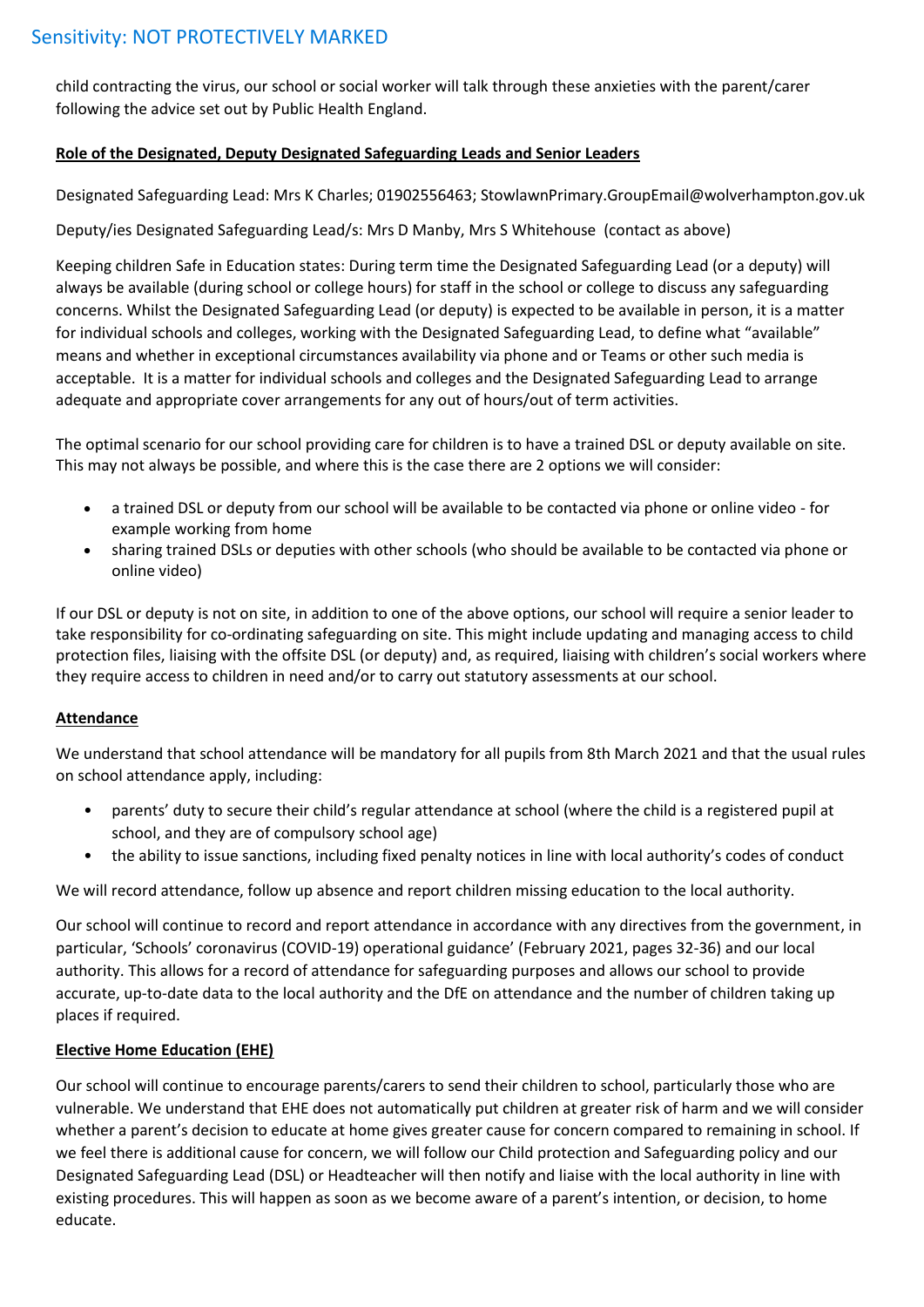Our school will liaise with the City of Wolverhampton Inclusion Support Service and other relevant departments and agencies to ascertain if any vulnerable children are attending school or not, they will then inform the allocated social worker or early help worker.

Our school has processes in place (e.g. phone calls, e-mails, text messaging, virtual meetings, etc.) to check on the welfare and attendance of any vulnerable child. We keep a record of all calls and contact with families and colleagues.

The Wolverhampton MASH is fully operational and continues to accept all levels of referral. If we are experiencing any issues in getting in touch with Multi Agency Safeguarding Hub (MASH) our school will contact Helen Patten helen.patten@wolverhampton.gov.uk

The safeguarding service are also continuing to hold initial and review child protection conferences; however, these will be done virtually or by submission of a report, our school will continue to contribute to these meetings. If we have any issues, our school will contact Nicola Hale - nicola.hale@wolverhampton.gov.uk

## **Health and safety risk assessment**

Our school has completed a health and safety risk assessment with the support of the LA to ensure a safe return of children to school. This risk assessment is under constant review

## **Training**

For the period COVID-19 measures are in place, Wolverhampton Safeguarding Together Partners continue to provide DSL training virtually. However, the number of places available for DSL training has been reduced due to the nature of the virtual training, so our DSL (or deputy) who has been trained, will continue to be classed as a trained DSL (or deputy), even if they miss their refresher training, until they are able to secure a place on the DSL refresher training.

All existing school staff already have had safeguarding training and have read part 1 of KCSIE and our school's safeguarding policy. This appendix will be made available to all existing staff, governors and volunteers to ensure they are aware of the current arrangements, so they know what to do if they are worried about a child.

If new staff are recruited, or new volunteers enter our school, they will continue to be provided with a safeguarding induction. An up to date safeguarding/child protection policy (described above) will support this process as will part 1 of KCSIE.

Our existing school staff may move between schools on a temporary basis in response to COVID-19. The receiving school should judge, on a case-by-case basis, the level of safeguarding induction required. In most cases, the existing staff will already have received appropriate safeguarding training and all they will require is a copy of the receiving setting's safeguarding/child protection policy, confirmation of local processes and confirmation of DSL arrangements.

Our school will continue to seek advice from the Wolverhampton Safeguarding Together training co-ordinator and use the Wolverhampton Safeguarding Together website to keep up to date with any local training offer and information.

# <https://www.wolverhamptonsafeguarding.org.uk/>

# **If a child must attend another setting:**

If a child is attending another school because they are unable to attend their own school, the Designated Safeguarding Leads at the home school should liaise with the Designated Safeguarding Leads at the host school to share information about children attending the host school. The host should be aware of the reason the child is vulnerable and any arrangements in place to support them. As a minimum the host school should, as appropriate, have access to a vulnerable child's EHC plan, child in need plan, child protection plan or, for looked-after children, their personal education plan and know who the child's social worker (and, for looked-after children, who the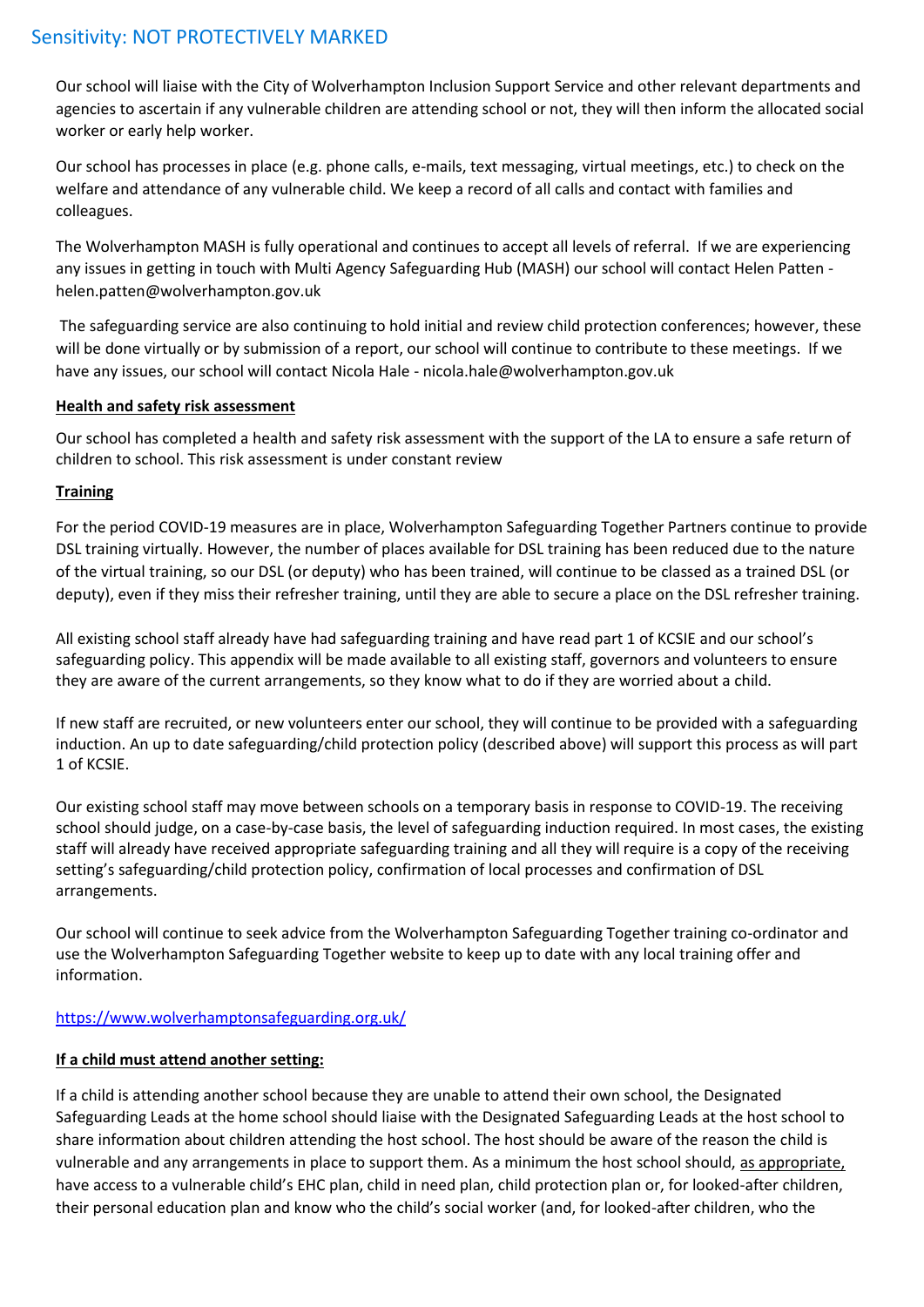# Sensitivity: NOT PROTECTIVELY MARKED

responsible VSH is). This should ideally happen before a child arrives and, where that is not possible as soon as reasonably practicable. Any exchanges of information will ideally happen at DSL (or deputy) level, and likewise between special educational needs coordinators/named individual with oversight of SEN provision for children with EHC plans. However, it is acknowledged this may not always be possible. Where this is the case our senior leaders should take responsibility. Host schools should also obtain information regarding emergency contact information and an additional emergency contact number, any medical needs or allergies for each child and any other relevant information regarding those children. If the host school has any concerns about children attending their school from a home school, the Designated Safeguarding Lead will raise and share their concerns with the home school immediately and liaise with the social worker if required.

Whilst our school and college will continue to have appropriate regard to data protection and GDPR we will not prevent the sharing of information for the purposes of keeping children safe.

### **Safer recruitment/volunteers and movement of staff**

At Stowlawn Primary School we understand it is essential that people who are unsuitable are not allowed to enter the children's workforce or gain access to children. If our school must recruit new staff, we will continue to follow the relevant safer recruitment processes for our setting, including, as appropriate, relevant sections in part 3 of KCSIE. In response to COVID-19, we will consider and implement safe and appropriate processes to reduce the need face-to-face contact if required. We will consider a flexible approach to interviews, with alternative options to faceto-face interviews offered where possible. Where face-to-face meetings are necessary, we will share the school's control measures in advance and make it clear to candidates that they must follow the system of controls that we have in place. This includes any requirements for wearing face coverings where social distancing cannot be managed safely.

During this current period, if our school uses volunteers, we will continue to follow the checking and risk assessment process as set out in KCSIE. Under no circumstances, would we allow a volunteer who has not been checked to be left unsupervised or allowed to work in regulated activity.

Existing staff engaging in regulated activity already have the appropriate DBS check, we understand there is no expectation that a new DBS check should be obtained where that member of the staff temporarily moves to another school to support the care of children. The type of setting on the DBS check, for example a specific category of school, is not a barrier. The same principle applies if childcare workers move to work temporarily in a school setting. If we are a host school, we will risk assess as we would for a volunteer (see above). Our school understands the onus remains on us to satisfy ourselves that someone in our setting has the required checks, including as required those set out in part 3 of KCSIE, in the above scenario this can be achieved, if the host school chooses to, via seeking assurance from the home school rather than requiring new checks.

Our school will continue to follow our legal duty to refer to the DBS anyone who has harmed or poses a risk of harm to a child or vulnerable adult. Full details can be found in KCSIE.

Our school will continue to consider and make referrals to the Teaching Regulation Agency (TRA) as outlined in KCSIE and the TRA's '[Teacher misconduct advice for making a referral.](https://www.gov.uk/guidance/teacher-misconduct-referring-a-case) During the COVID-19 period all referrals will be made by emailin[g Misconduct.Teacher@education.gov.uk.](mailto:Misconduct.Teacher@education.gov.uk) All referrals received by the TRA will continue to be considered. Where referrals on serious safeguarding matters are received and it is deemed that there is a public interest in doing so consideration will be given as to whether an interim prohibition order (IPO) should be put in place. The TRA will continue to progress all cases but will not schedule any hearings at the current time.

Whilst acknowledging the challenge of the current environment, it is essential from a safeguarding perspective that our school is aware, on any given day, which staff/volunteers will be in the school, and that appropriate checks have been carried out, especially for anyone engaging in regulated activity. As such, our school must continue to keep the single central record (SCR) up to date as outlined in KCSIE. The SCR can, if a school chooses, provide the means to log everyone that will be working or volunteering in our school on any given day, including any staff who may be on loan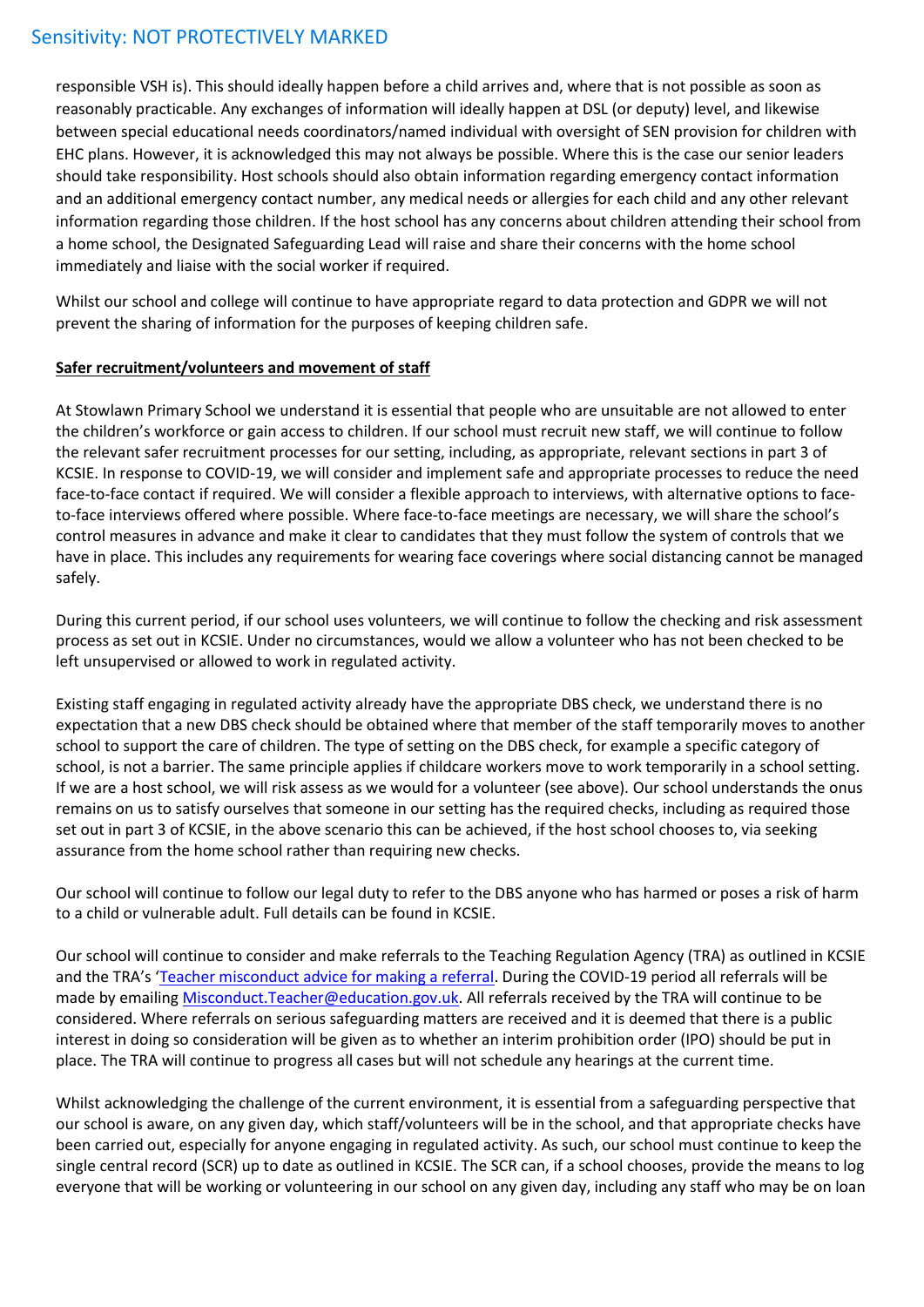# Sensitivity: NOT PROTECTIVELY MARKED

from other settings. The SCR can also, if a school or college chooses, be used to log details of any risk assessments carried out on volunteers and staff on loan from elsewhere.

#### **Mental health, Pupil well-being and support**

At Stowlawn Primary School we understand that some pupils may be experiencing a variety of emotions in response to the coronavirus (COVID-19) outbreak, such as anxiety, stress or low mood. This may particularly be the case for vulnerable children, including those with a social worker and young carers. We will endeavour to contextualise these feelings as normal responses to an abnormal situation.

We will consider using pastoral and extra-curricular activities to:

- support the rebuilding of friendships and social engagement
- address and equip pupils to respond to issues linked to coronavirus (COVID19)
- support pupils with approaches to improving their physical and mental wellbeing

Our school will ensure appropriate support is in place for all pupils. Our school will have regard to the DfE guidance on mental health and behaviour in schools which sets out how mental health issues can bring about changes in a young person's behaviour or emotional state which can be displayed in a range of different ways, and that can be an indication of an underlying problem. Our support for pupils in the current circumstances may include existing provision in the school (although this may be delivered in different ways, for example over the phone) or from specialist staff or support services.

We recognise that we may need to provide more focused pastoral support for pupils' individual issues, drawing on external support where necessary and possible. Where we identify a concern that a pupil is in need or suffering or likely to suffer harm, we will follow our child protection and safeguarding policy and part 1 of keeping children safe in education. We will make referrals to statutory services (and the police) as appropriate and work with school nurses, where they are in place, to:

- ensure delivery of the healthy child programme (which includes immunisation)
- identify health and wellbeing needs
- provider support for resilience, mental health and wellbeing including anxiety, bereavement and sleep issues
- support pupils with additional and complex health needs

Helpful guidance and links:

[mental health and behaviour in schools.](https://www.gov.uk/government/publications/mental-health-and-behaviour-in-schools--2)

<https://www.minded.org.uk/>

<https://www.nhs.uk/oneyou/every-mind-matters/>

<https://campaignresources.phe.gov.uk/schools/topics/mental-wellbeing/overview>

<https://www.childbereavementuk.org/>

<http://www.childhoodbereavementnetwork.org.uk/covid-19.aspx>

<https://www.barnardos.org.uk/c19>

<https://www.nspcc.org.uk/keeping-children-safe/reporting-abuse/dedicated-helplines/>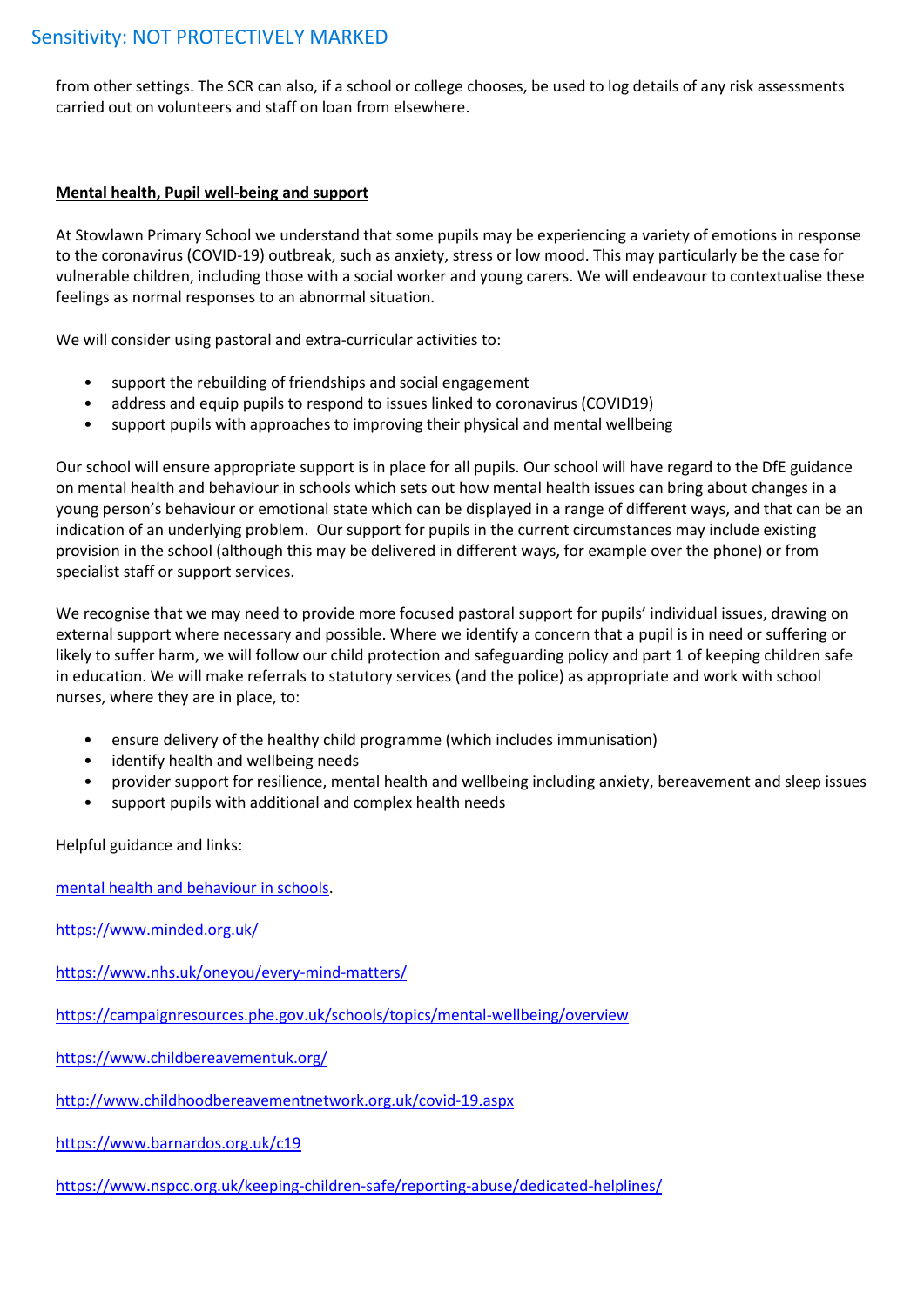[£8m programme to boost pupil and teacher wellbeing -](https://www.gov.uk/government/news/8m-programme-to-boost-pupil-and-teacher-wellbeing) GOV.UK (www.gov.uk)

### **Online safety in our school and remote learning**

#### E-safety IT lead: Mr R Corfield

We understand that attendance will be mandatory for all pupils of compulsory school age from 8<sup>th</sup> March 2021. We may continue to be affected by the Remote Education Temporary Continuity Direction and we understand that we will still be required to provide remote education to pupils covered by the direction where their attendance would be contrary to government guidance or legislation around coronavirus (COVID-19). This includes, for example, where such guidance means that a class, group or small number of pupils need to self-isolate or that clinically extremely vulnerable children are to shield. All such pupils not physically unwell will have access to remote education as soon as reasonably practicable, which may be the next school day.

At Stowlawn Primary School we continue to understand that it is more important than ever that our school provides a safe environment, including online. Our school will continue to ensure that appropriate filters and monitoring systems (read [guidance on what "appropriate" looks like](https://www.saferinternet.org.uk/advice-centre/teachers-and-school-staff/appropriate-filtering-and-monitoring)) are in place to protect children when they are online on our school IT systems or recommended resources. Our school will consider who in our institution has the technical knowledge to maintain safe IT arrangements, review our e-safety policy, acceptable use of technology and computing policy if required and to communicate any amendments. Our school published our remote learning provision by the 25<sup>th</sup> January 2021; we will also consider what our contingency arrangements are if our IT/E-safety staff become unavailable.

The [UK Council for Internet Safety provides information to help governing boards and proprietors assure themselves](https://www.gov.uk/government/publications/online-safety-in-schools-and-colleges-questions-from-the-governing-board) that any new arrangements continue to effectively safeguard children online.

The [UK Safer Internet Centre's professional online safety helpline](https://www.saferinternet.org.uk/helpline/professionals-online-safety-helpline) also provides support for the children's workforce with any online safety issues they face. We will also contact out IT provider for assistance if required.

#### **Children and online safety away from school and college**

At Stowlawn Primary School we are doing what we reasonably can to keep all our children safe. We understand that it is important that all staff who interact with children, including online, continue to look out for signs a child may be at risk. Any such concerns will be dealt with as per our safeguarding/child protection policy and where appropriate referrals will be made to children's social care and as required the police.

We understand that the DfE publishes separate guidance on providing education remotely; we will use the guidance to inform our remote learning provision. Recently published [guidance from the UK Safer Internet Centre on safe](https://swgfl.org.uk/resources/safe-remote-learning/)  [remote learning](https://swgfl.org.uk/resources/safe-remote-learning/) and from the [London Grid for Learning on the use of videos and livestreaming](https://static.lgfl.net/LgflNet/downloads/digisafe/Safe-Lessons-by-Video-and-Livestream.pdf) may be used to help plan online lessons and/or activities and plan them safely.

Our school will consider the safety of our children when they are asked to work online. The starting point for online teaching should be that the same principles as set out in our school's staff behaviour policy (sometimes known as a code of conduct), our acceptable use of technology policy and staff, parent, pupil agreements. This policy should amongst other things include acceptable use of technologies, staff pupil/student relationships and communication including the use of social media. The policy will apply equally to any existing or new online and distance learning arrangements which are introduced. Our school will, as much as is reasonably possible, consider if our existing policies adequately reflect the new reality of so many children (and in some cases staff) working remotely online. If required, we may add an annex/addendum summarising key COVID-19 to our code of conduct, acceptable use of technology policy and our parent/pupil staff agreements regarding changes. We may seek support from our local authority or independent consultant when planning online lessons/activities and considering online safety.